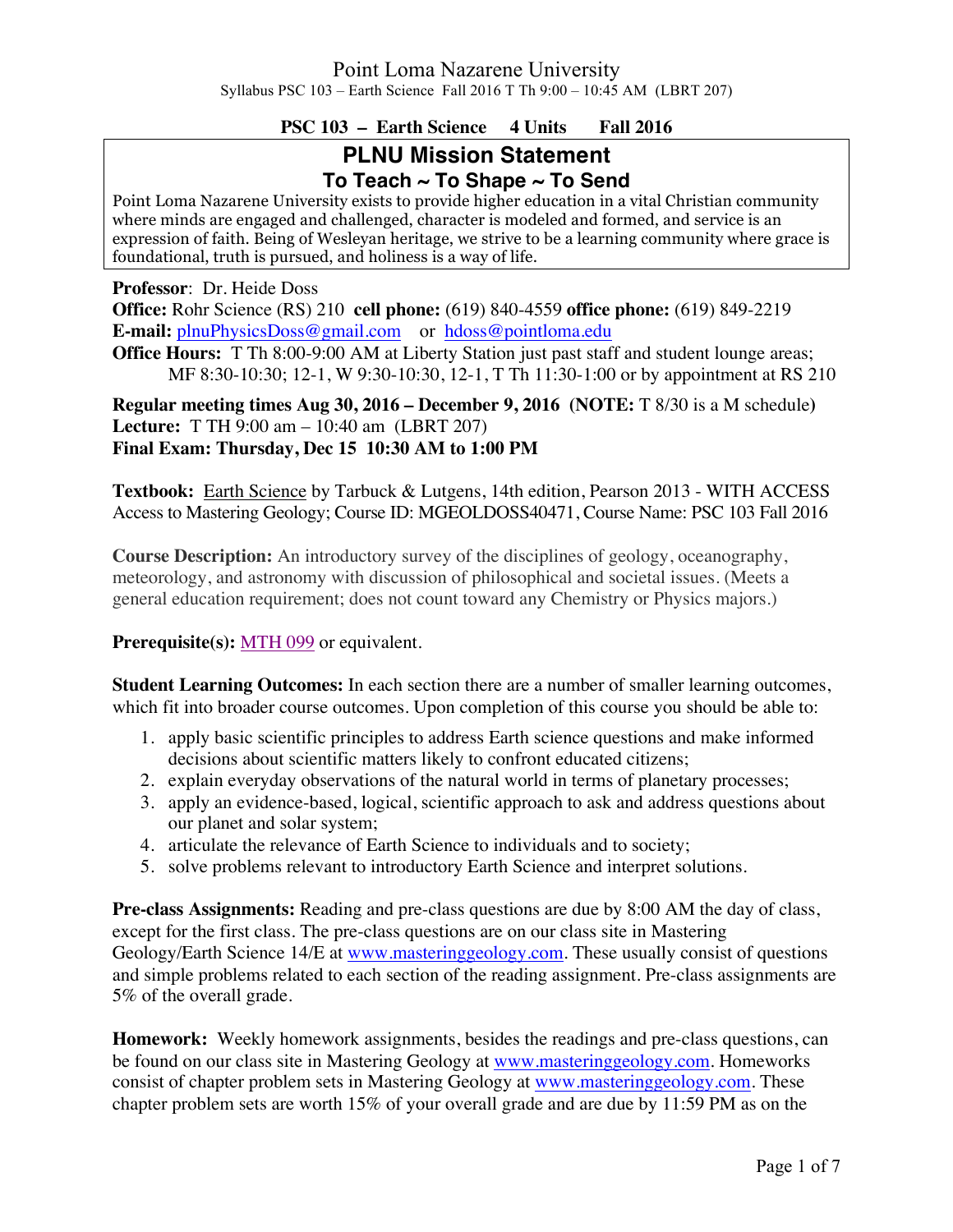date noted in the syllabus and in mastering geology. Points earned during class and class projects that might come up during the semester will also be included in the homework grade. Late Work: Late work will not be accepted unless there is a documented emergency. Assignments are due as noted on the syllabus and on Mastering Geology. Incompletes are only assigned in extremely unusual circumstances.

### *You must take ALL the exams and the final in order to pass the class***.**

**Quizzes:** There will be 12 quizzes throughout the semester, each covering about two chapters of the course work. These will be equally weighted and total 12% of your overall grade. Quizzes will be on our class site in Mastering Geology at www.masteringgeology.com. Quizzes are due by 11:59 PM on the dates listed in the syllabus and in mastering geology.

**Exams and Papers:** There will be four in-class exams and three "exam" papers (a take home portion of an exam) during the semester comprising 48% of your grade. There is also a final exam (worth 20% of your overall grade), which includes a final exam paper due the day of the final. Partial credit for non-multiple choice problems will be given for correct reasoning at any step of a problem, but only if it is communicated clearly enough for me to understand. For problems that call for solution or explanation, no credit will be given for an answer alone; the method or reasoning must also be shown.

**Missed Exam Policy:** No make-up exams are allowed except for warranted circumstances. Arrangements must be made with me as soon as possible.

**Final Exam: Date and Time:** The final exam date and time is set by the university at the beginning of the semester and may not be changed by the instructor. This schedule can be found on the university website and in the course calendar. No requests for early examinations will be approved. Only in the case that a student is required to take three exams during the same day of finals week, is an instructor authorized to consider changing the exam date and time for that particular student.

Successful completion of this class requires taking the final examination on its scheduled day, **Thursday December 15, 2016, 10:30 AM – 1:00 PM**. The final examination schedule is posted on the Class Schedules site. No requests for early examinations or alternative days will be approved. The final exam is worth 20% of your grade.

| <b>Component</b> | Weight                    |
|------------------|---------------------------|
| Pre-Class        | $5\%$                     |
| Homework         | 15%                       |
| Quizzes (12)     | 12%<br>(equally weighted) |
| Tests $(4)$      | 48%<br>(equally weighted) |
| Final Exam       | 20%                       |

**Final Course Grade:** The points you receive during the course are weighted accordingly: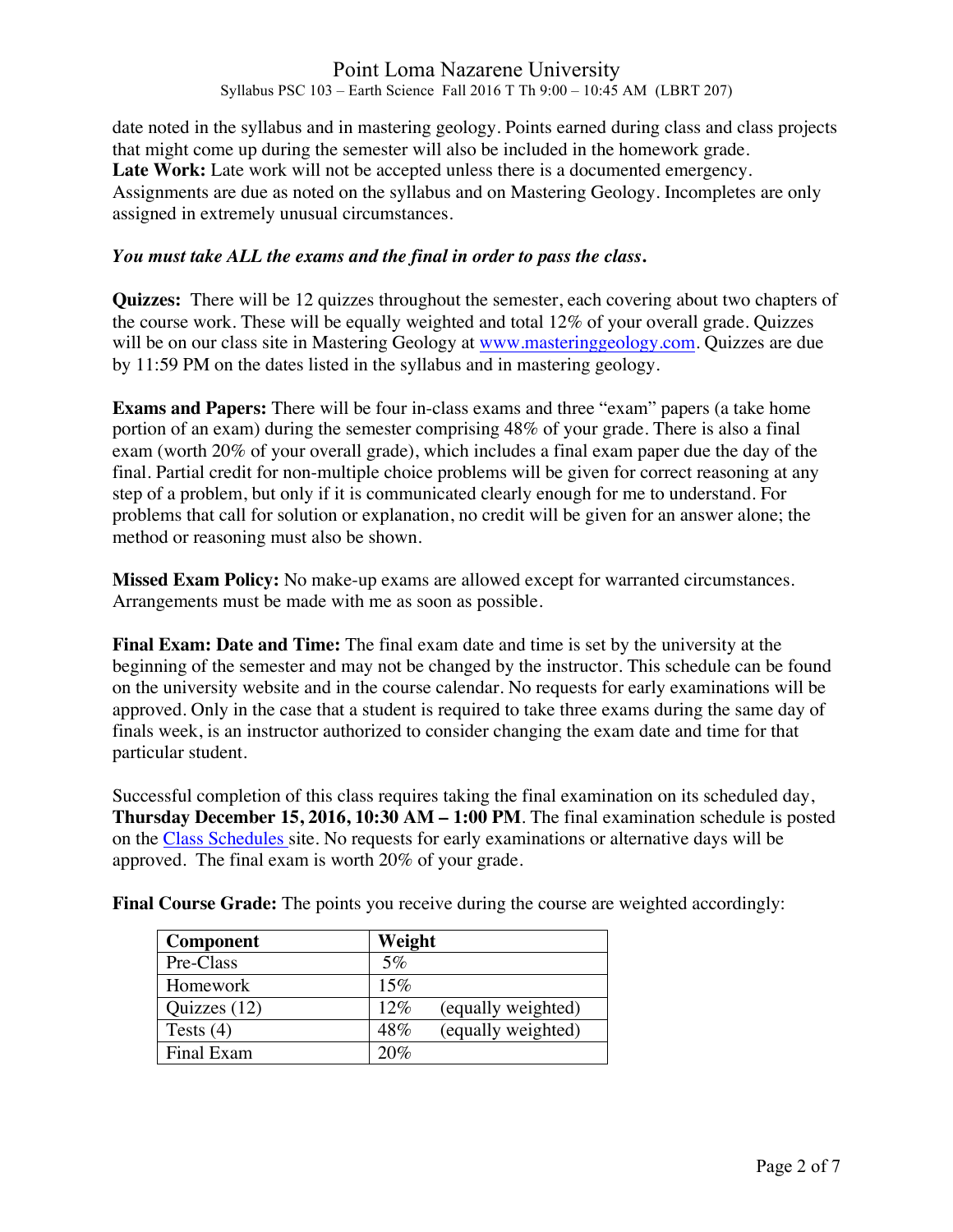| The grade you can in this course is sasca on the ronowing searc. |          |          |             |          |          |          |          |                 |          |          |
|------------------------------------------------------------------|----------|----------|-------------|----------|----------|----------|----------|-----------------|----------|----------|
| A                                                                | A-       | $B+$     | B           | $B -$    |          | ◡        |          |                 |          |          |
| $S \ge$                                                          | 91.5     | 89.5     | 86.5        | 82.5     | 79.5     | 76.5     | 72.5     | 69.5            | 66.5     | 62.5     |
| 91.5                                                             | $>S\geq$ | $>S\geq$ | $>S^{\geq}$ | $>S\geq$ | $>S\geq$ | $>S\geq$ | $>S\geq$ | $\Rightarrow$ S | $>S\geq$ | $>S\geq$ |
|                                                                  | 89.5     | 86.5     | 82.5        | 79.5     | 76.5     | 72.5     | 69.5     | 66.5            | 62.5     | 59.5     |

|  |  |  | The grade you earn in this course is based on the following scale: |
|--|--|--|--------------------------------------------------------------------|
|--|--|--|--------------------------------------------------------------------|

## **Department Mission:**

The Physics and Engineering Department at PLNU provides strong programs of study in the fields of Physics and Engineering. Our students are well prepared for graduate studies and careers in scientific and engineering fields. We emphasize a collaborative learning environment, which allows students to thrive academically, build personal confidence, and develop interpersonal skills. We provide a Christian environment for students to learn values and judgment, and pursue integration of modern scientific knowledge and Christian faith.

## **PLNU Attendance and Participation Policy:**

Attendance is expected at each class session. In the event of an absence you are responsible for the material covered in class and the assignments given that day.

Regular and punctual attendance at all classes is considered essential to optimum academic achievement. If the student is absent from more than 10 percent of class meetings, the faculty member can file a written report, which may result in de-enrollment. If the absences exceed 20 percent, the student may be de-enrolled without notice until the university drop date or, after that date, receive the appropriate grade for their work and participation. See

http://catalog.pointloma.edu/content.php?catoid=24&navoid=1581#Class\_Attendance in the Undergraduate Academic Catalog.

## **Class Enrollment:**

It is the student's responsibility to maintain his/her class schedule. Should the need arise to drop this course (personal emergencies, poor performance, etc.), the student has the responsibility to follow through (provided the drop date meets the stated calendar deadline established by the university), not the instructor. Simply ceasing to attend this course or failing to follow through to arrange for a change of registration (drop/add) may easily result in a grade of F on the official transcript.

## **Academic Accommodations:**

If you have a diagnosed disability, please contact PLNU's Disability Resource Center (DRC) within the first two weeks of class to demonstrate need and to register for accommodation by phone at 619-849-2486 or by e-mail at DRC@pointloma.edu. See Disability Resource Center for additional information. For more details see the PLNU catalog: http://catalog.pointloma.edu/content.php?catoid=24&navoid=1581#Academic\_Accommodations

Students with learning disabilities who may need accommodations should discuss options with the instructor during the first two weeks of class.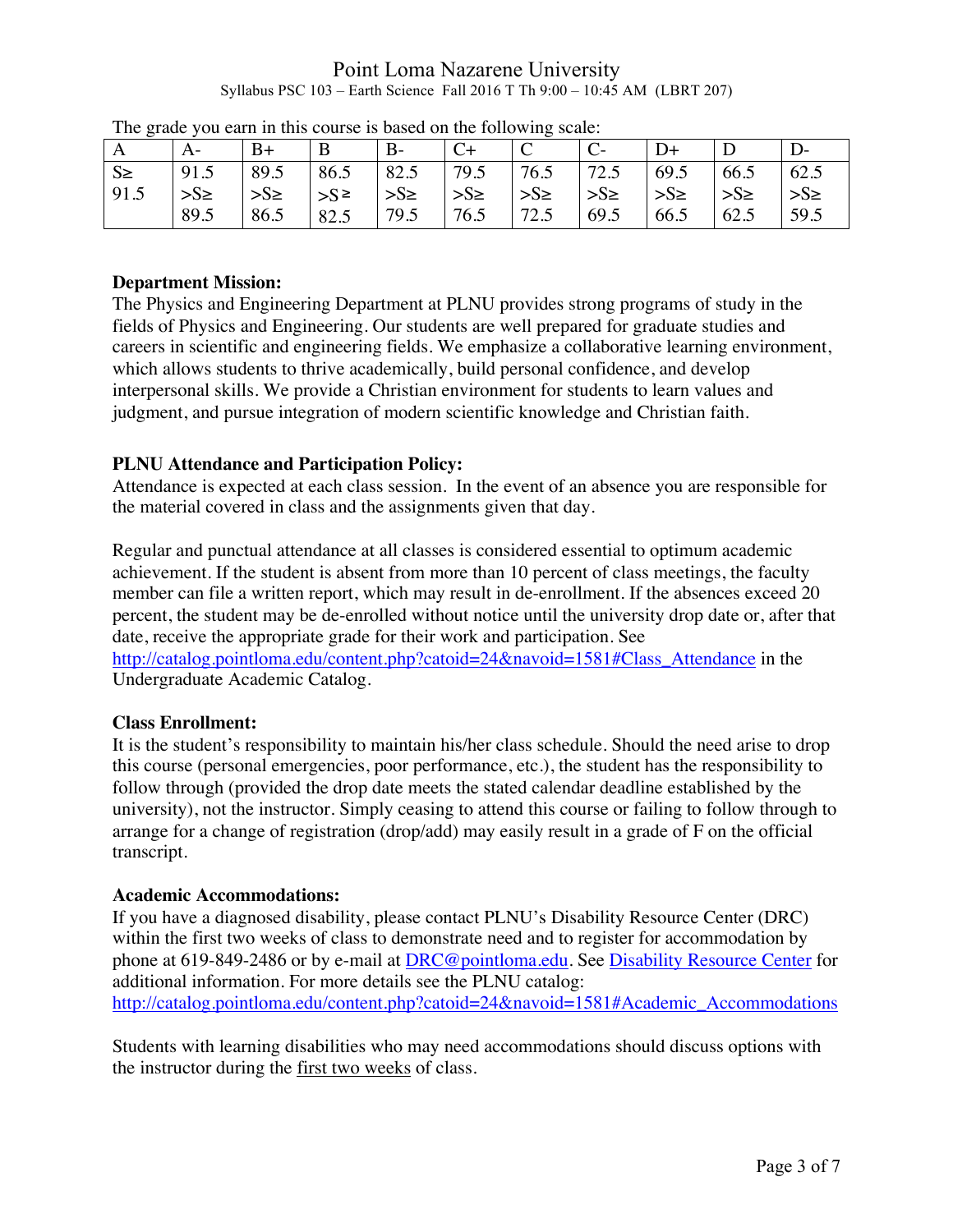#### **Credit Hour:**

In the interest of providing sufficient time to accomplish the stated course learning outcomes, this class meets the PLNU credit hour policy for any 4 unit class delivered over 15 weeks. Specific details about how the class meets the credit hour requirements can be provided upon request.

#### **Copyright Protected Materials:**

Point Loma Nazarene University, as a non-profit educational institution, is entitled by law to use materials protected by the US Copyright Act for classroom education. Any use of those materials outside the class may violate the law.

#### **PLNU Academic Honesty Policy:**

Students should demonstrate academic honesty by doing original work and by giving appropriate credit to the ideas of others. Academic dishonesty is the act of presenting information, ideas, and/or concepts as one's own when in reality they are the results of another person's creativity and effort. A faculty member who believes a situation involving academic dishonesty has been detected may assign a failing grade for that assignment or examination, or, depending on the seriousness of the offense, for the course. Faculty should follow and students may appeal using the procedure in the university Catalog. See

http://catalog.pointloma.edu/content.php?catoid=24&navoid=1581#Academic\_Honesty for definitions of kinds of academic dishonesty and for further policy information.

**FERPA Policy:** In compliance with federal law, neither PLNU student ID nor social security number should be used in publicly posted grades or returned sets of assignments without student written permission. This class will meet the federal requirements by distributing grades and papers individually. Also, in compliance with FERPA, you will be the only person given information about your progress in this class unless you have designated others to receive it in the "Information Release" section of the student portal. See Policy Statements in the undergrad academic catalog.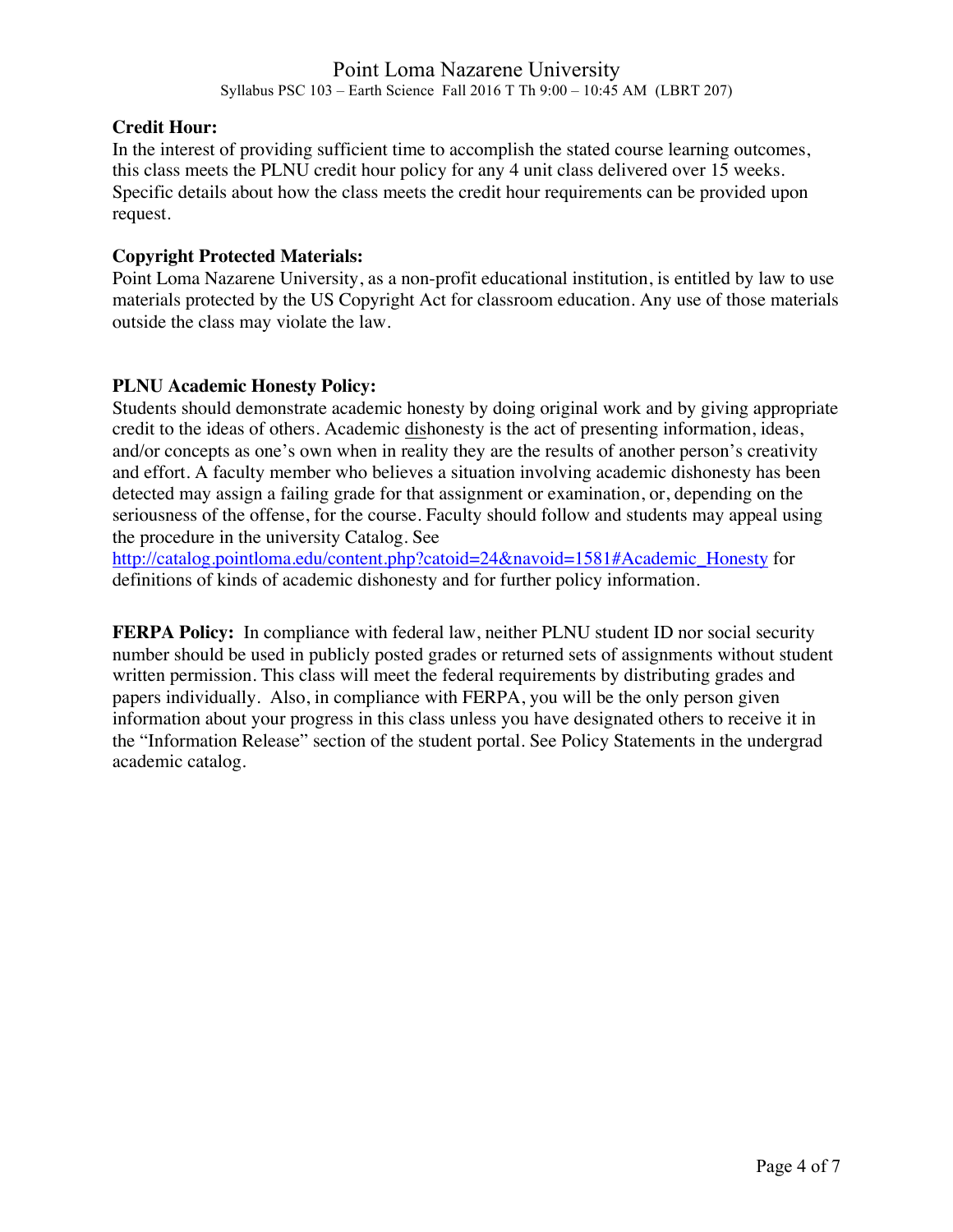| <b>Date</b>   | <b>Topics</b>                                    | <b>Assignments</b>                  |
|---------------|--------------------------------------------------|-------------------------------------|
| 8/30/16       | <b>NO MEETING</b>                                | All chapter readings are to be      |
| $T =$         |                                                  | done prior to the class they are    |
| <b>Monday</b> | <b>Monday schedule</b>                           | discussed in.                       |
| schedule      |                                                  |                                     |
| 9/1/16        | Introduction to Earth Science Chapter 1          | Chapter 1                           |
| Th            |                                                  | pre-class 1 due 9/3 by 8 AM         |
|               | All chapter readings are to be done prior to the | HW Intro to Mastering Geology       |
|               | class they are discussed in                      | $(MG)$ due $9/3$                    |
|               |                                                  | MG ch 1 due 9/4                     |
| 9/6/16        | Minerals Ch 2.1-2.6                              | $2.1 - 2.6$                         |
| T             |                                                  | pre-class 2 due                     |
|               |                                                  | MG ch 2 due 9/7                     |
| 9/8/16        | Rocks Ch 3.1-3.5                                 | $3.1 - 3.5$                         |
| Th            |                                                  | pre-class 3 due                     |
|               |                                                  | MG ch 3 due 9/9                     |
|               |                                                  | Quiz 1 (ch 1,2) due 9/10            |
| 9/13/16       | Weathering Ch 4.1-4.3, 4.9-4.13                  | 4.1-4.3, 4.9-4.13                   |
| T             |                                                  | pre-class 4 due                     |
|               |                                                  | MG ch 4 due 9/14                    |
| 9/15/16       | Running Water Ch 5.1-5.8                         | $5.1 - 5.8$                         |
| Th            |                                                  | pre-class 5 due                     |
|               |                                                  | MG ch 5 due 9/21                    |
|               |                                                  | Quiz 2 (ch 3,4) due 9/17            |
| 9/20/16<br>T  | Ground Water and Glaciers 5.9-5.12, 6.1-6.7      | 5.9-5.12, 6.1-6.7                   |
|               |                                                  | pre-class 6 due<br>MG ch 5 due 9/21 |
|               |                                                  | MG ch 6 due 9/23                    |
| 9/22/16       | Deserts and Wrap-Up 6.9-6.11                     | 6.9-6.11                            |
| Th            |                                                  | pre-class 7 due                     |
|               |                                                  | MG ch 6 due 9/23                    |
|               |                                                  | Quiz 3 (ch 5,6) due 9/24            |
| 9/27/16       | <b>Exam 1 Chapters 2-6</b>                       | pre-class 8 due                     |
| T             | <b>Take Home Exam Paper 1 due</b>                | 7.1-7.11                            |
|               |                                                  | MG ch 7 due 9/30                    |
| 9/29/16       | Plate Tectonics 7.1-7.11                         | 7.1-7.11                            |
| Th            |                                                  | pre-class 9 due                     |
|               |                                                  | MG ch 7 due 9/30                    |
| 10/4/16       | Plate Tectonics; Earthquakes 8.1-8.8             | $8.1 - 8.8$                         |
| T             |                                                  | pre-class 10 due                    |
|               |                                                  | MGch 8 due 10/5                     |
| 10/6/16       | Earthquakes; Volcanoes 9.1-9.7                   | 9.1-9.7                             |
| Th            |                                                  | pre-class 11 due                    |
|               |                                                  | MG ch 9 due 10/12                   |
|               |                                                  | Quiz 4 (ch 7,8) due 10/8            |

**Tentative Course Schedule – subject to updates.** Unless otherwise noted: Pre-class assignments are due by 8:00 AM on day of class. HWs and Quizzes are due by 11:59 PM.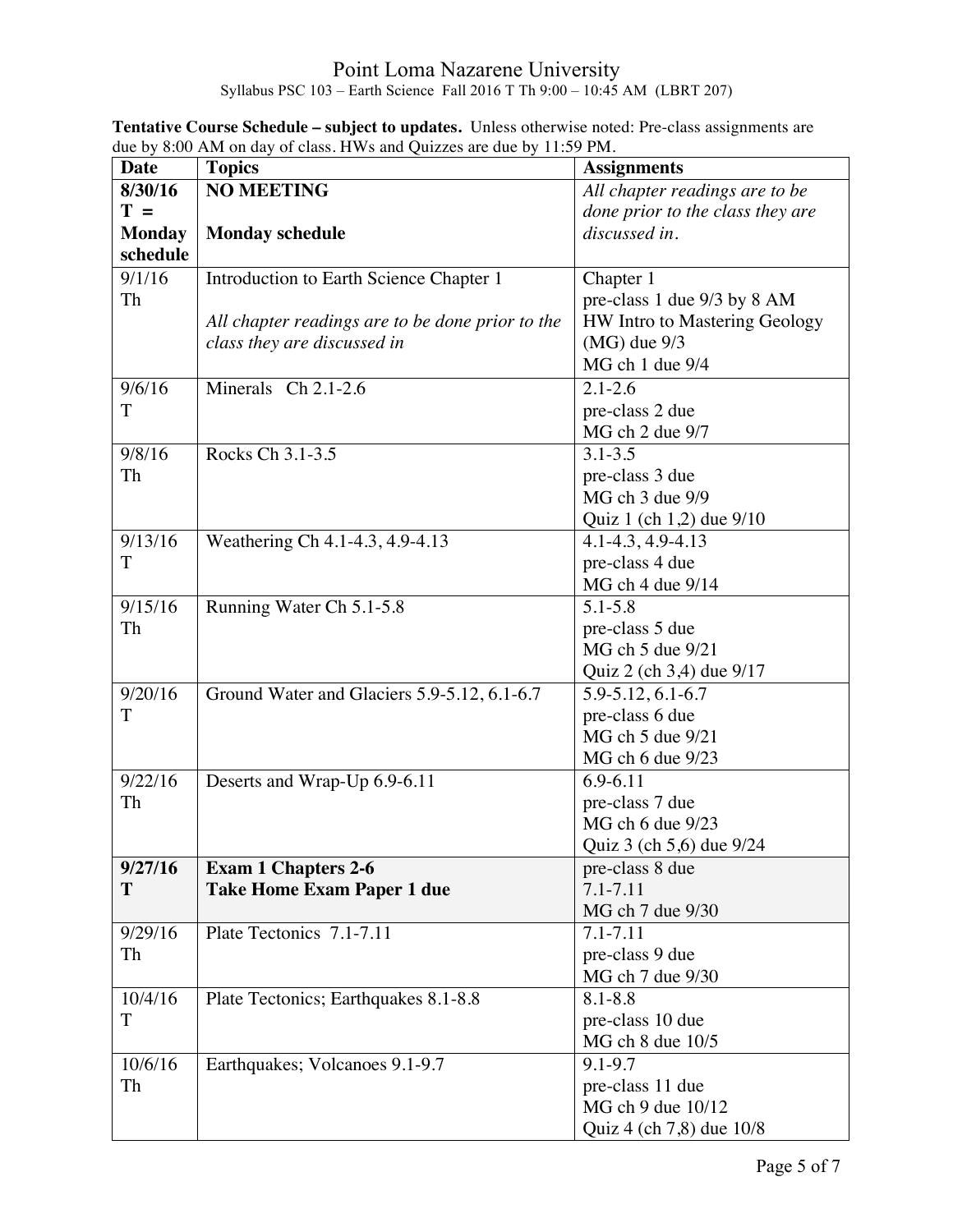## **Tentative Course Schedule – subject to updates**

Unless otherwise noted: Pre-class assignments are due by 8:00 AM on day of class. HWs and Quizzes are due by 11:59 PM.

| <b>Date</b> | <b>Topics</b>                           | <b>Assignments</b>          |
|-------------|-----------------------------------------|-----------------------------|
| 10/11/16    | Volcanoes 9.8-9.12                      | 9.8-9.12                    |
| T           |                                         | pre-class 12 due            |
|             |                                         | MG ch 9 due 10/12           |
| 10/13/16    | Crustal Deformation 10.1-10.7           | $10.1 - 10.7$               |
| Th          |                                         | pre-class 13 due            |
|             |                                         | MG ch 10 due 10/14          |
|             |                                         | Quiz 5 (ch 9,10) due 10/15  |
| 10/18/16    | Geologic Time 11.1-11.7                 | 11.1-11.7                   |
| T           |                                         | pre-class 14 due            |
|             |                                         | MG ch 11 due 10/19          |
| 10/20/16    | <b>Exam 2 Chapter 7-11</b>              | pre-class 15 due            |
| Th          | <b>Take Home Exam Paper 2 due</b>       | MG ch 13 due 10/26          |
| 10/25/16    | The Ocean Floor 13.1-13.7               | 13.1-13.7                   |
| T           |                                         | pre-class 16 due            |
|             |                                         | MG ch 13 due 10/26          |
| 10/27/16    | Ocean Water and Tides 14.1-14.5, 15.9   | 14.1-14.5, 15.9             |
| Th          |                                         | pre-class 17 due            |
|             |                                         | MG ch 14 due 10/28          |
|             |                                         | Quiz 6 (ch 13,14) due 10/29 |
| 11/1/16     | Dynamic Ocean 15.1-15.8                 | $15.1 - 15.8$               |
| T           |                                         | pre-class 18 due            |
|             |                                         | MG ch 15 due 11/2           |
| 11/3/16     | The Atmosphere 16.1-16.9                | $16.1 - 16.9$               |
| Th          |                                         | pre-class 19 due            |
|             |                                         | MG ch 16 due 11/4           |
|             |                                         | Quiz 7 (ch 15,16) due 11/5  |
| 11/8/16     | Clouds 17.1-17.10                       | $17.1 - 17.10$              |
| T           |                                         | pre-class 20 due            |
|             |                                         | MG ch 17 due 11/9           |
| 11/10/16    | Wind 18.1-18.8                          | 18.1-18.8                   |
| Th          |                                         | pre-class 21 due            |
|             |                                         | MG ch 18 due 11/11          |
|             |                                         | Quiz 8 (ch 17,18) due 11/12 |
| 11/15/16    | Global Temperature and Climate; Wrap Up | 20.8-20.11                  |
| T           | 20.8-20.11                              | pre-class 22 due            |
|             |                                         | MG ch 20 due 11/16          |
|             |                                         | Quiz 9 (ch 20) due 11/16    |
| 11/17/16    | Exam 3 Chapters 13-18, 20               | pre-class 23 due            |
| Th          | <b>Take Home Exam 3 Paper due</b>       | MG ch 21due 11/27           |